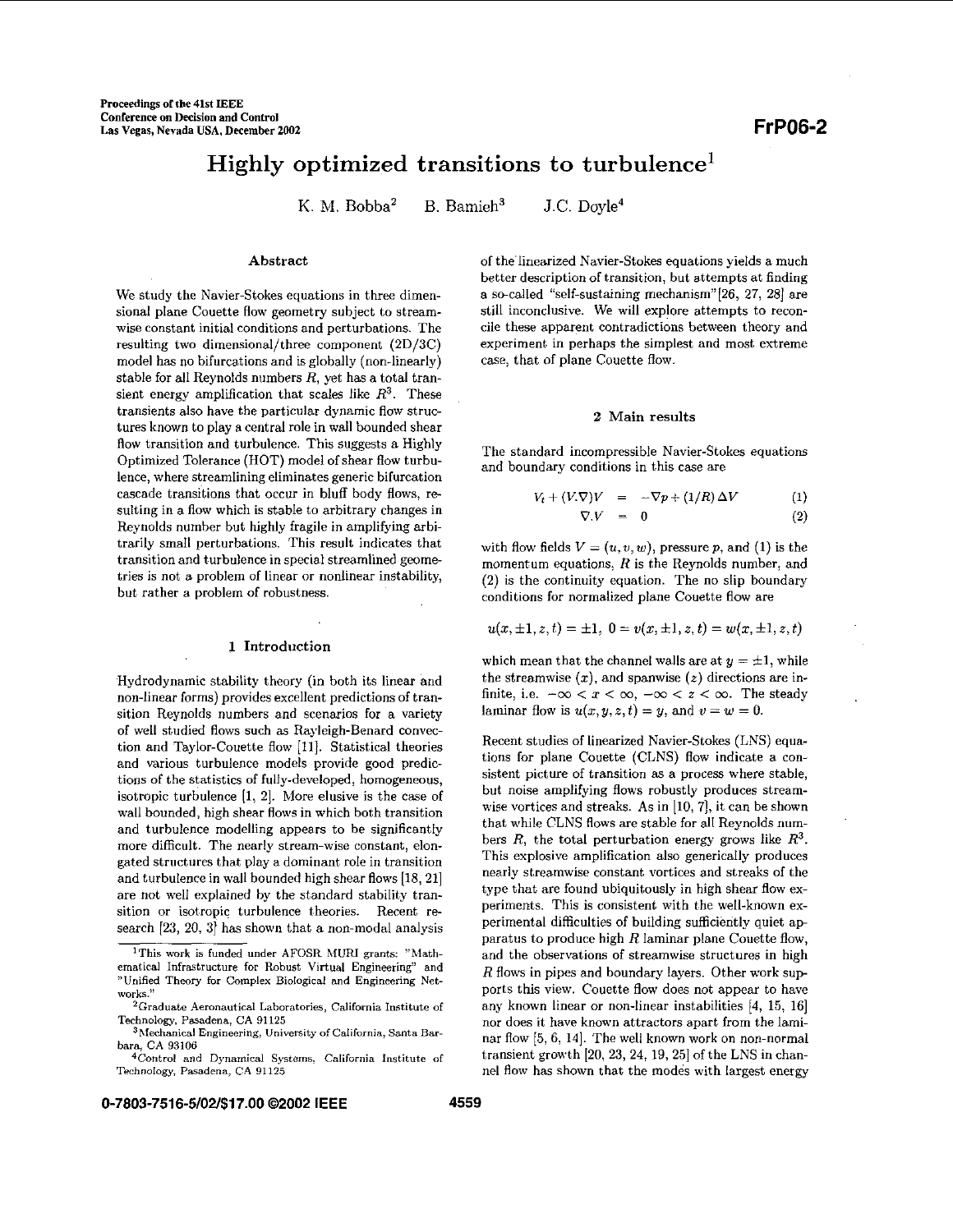growth are streamwise constant. Pseudo-spectral analysis [22] of LNS shows the high sensitivity of these equa- . tions to dynamical perturbations, again with worstcase being streamwise constant perturbations.

Difficult questions remain however regarding the validity of this linearized picture for nonlinear regimes, especially since  $R^3$  energy growth means that high  $R$ flow transients can be very large even for vanishingly small initial perturbations. This paper is a first step towards developing the required global, nonlinear view. Given that the linearized  $R^3$  energy growth is not only largest for streamwise constant flows, but also drops off sharply with increasing streamwise variation [9], a natural starting point is to consider streamwise constant initial conditions in  $(1)-(2)$ , which produce streamwise constant solutions. To derive this model, we take the above NS equations and set all partial derivatives with respect to the stream-wise direction  $(x$  in our geometry) to zero. We call this the Two Dimensional/Three Component (2D/3C) model since it represents the dynamics of the 3 component flow fields *u, v, w* and pressure  $p$  as functions of the two spanwise spatial variables  $(y, z)$ . It is convenient to recast these equations into the so-called evolution form by defining a "cross-sectional" stream function  $\psi$  and rewriting (1) as

$$
v := \psi_z := \frac{\partial \psi}{\partial z}, \quad w := -\psi_y := -\frac{\partial \psi}{\partial y} \quad (3)
$$

$$
u_t = -\psi_z u_y + \psi_y u_z + \frac{1}{R} \Delta u \tag{4}
$$

$$
(\Delta \psi)_t = -\psi_z(\Delta \psi)_y + \psi_y(\Delta \psi)_z + \frac{1}{R} \Delta^2 \psi \quad (5)
$$

$$
u(\pm 1, z, t) = \pm 1, \ \psi_z(\pm 1, z, t) = \psi_y(\pm 1, z, t) = 0(6)
$$

Now {2) is automatically satisfied if *v* and w are computed from  $\psi$  using (3). Equations (4-5), together with the boundary conditions (6) is our 2D/3C model. We note that the second equation (5), which is independent of *u,* is exactly the equation for the stream function of a 2D fluid. The additional feature here (over a 2D fluid model) is equation (4) for the evolution of the third velocity component  $u$ . The stream function  $\psi$  appears as a coefficient in this PDE, thus the dynamics of  $\psi$  are coupled into the dynamics of  $u$  but not visa versa.

A re-scaling of the equations gives a canonical form independent of *R*. Multiplying (4) by *R* and (5) by  $R^2$ , and scaling time with  $R^{-1}$  and  $\psi$  with *R* yields

$$
U_r = -\Psi_z U_y + \Psi_y U_z + \Delta U, \qquad (7)
$$

$$
(\Delta\Psi)_\tau = -\Psi_z(\Delta\Psi)_y + \Psi_y(\Delta\Psi)_z + \Delta^2\Psi, \quad (8)
$$

where  $\tau := t/R$  and

$$
U(\tau) := u(\tau R), \quad \Psi(\tau) := R\psi(s\tau R), \qquad (9)
$$

with zero boundary conditions as in (6), and no scaling in the spatial dimensions *y, z.* Note that these equations are independent of  $R$ . We will use this to ultimately show that while the non-linear 2D/3C model is

globally stable for all values of the parameter  $R$ , total transient energy growth scales like  $R<sup>3</sup>$ . We begin by defining the kinetic energy of the (rescaled) fields  $(v, w)$  in terms of the stream function  $\Psi$ 

$$
E_{\Psi}(\tau) := \frac{1}{2} \int_{-\infty}^{\infty} \int_{-1}^{1} \left[ v^2 + w^2 \right] dy dz
$$
  
=: 
$$
\frac{1}{2} \| v^2 + w^2 \|_{y,z} = \frac{1}{2} \| \Psi_z^2 + \Psi_y^2 \|_{y,z}
$$
 (10)

where  $|| \bullet ||_{y,z}$  is shorthand for the indicated integral. After some algebra it can be shown that this quadratic form is indeed a Lyapunov function for the system (8), i.e.

$$
\dot{E}_{\Psi}(\tau) = -\|(\Psi_{zz})^2 + 2(\Psi_{zy})^2 + (\Psi_{yy})^2\|_{y,z} < 0, \qquad (11)
$$

and hence (8) is globally asymptotically stable. To show asymptotic stability of (7), write  $U =: \bar{U} + \tilde{U}$ , where  $\bar{U} = y$  is the plane Couette flow solution, so that equation (8) becomes

$$
\tilde{U}_{\tau} = -\Psi_{z}\tilde{U}_{y} + \Psi_{y}\tilde{U}_{z} + \Delta\tilde{U} - \tilde{U}_{y}\Psi_{z} \qquad (12)
$$

$$
0 = \tilde{U}(y = \pm 1, z, \tau). \tag{13}
$$

If we define the kinetic energy of  $\tilde{U}$  by

$$
E_{\tilde{U}}(\tau) := \frac{1}{2} \|\tilde{U}^2\|_{y,z} := \frac{1}{2} \int_{-\infty}^{\infty} \int_{-1}^{1} \tilde{U}^2 \ dy \ dz, \qquad (14)
$$

then after some algebra

$$
\dot{E}_{\tilde{U}}(\tau) = - \|\tilde{U}_{zz}^2 + \bar{U}_{yy}^2 + \Psi_z \tilde{U}\|_{y,z}.
$$
 (15)

Stability becomes clear after noticing that  $E_{\bar{U}}$  is the same as if  $\tilde{U}$  were governed by the equation

$$
\tilde{U}_{\tau} = \Delta \tilde{U} - \bar{U}_{y} \Psi_{z} \tag{16}
$$

which is equation (12) without the first two terms. In this last equation,  $\Psi_z$  acts as an input to an asymptotically stable system, because the system  $\bar{U}_{\tau} = \Delta \tilde{U}$  is the heat equation with Dirichlet boundary conditions, and is therefore exponentially stable. Furthermore, the input  $\Psi_z$  has exponentially decaying energy. These two facts imply that  $\tilde{U}$  in equation (16) decays asymptotically to zero. This in turn implies that  $\bar{U}$  in equation (12) decays asymptotically to zero.

The previous analysis implies that both  $E_{\Psi}$  and  $E_{\hat{U}}$  decay asymptotically to zero. *Ew* decays monotonically to zero, but  $E_{\hat{U}}$  may increase in a transient manner before it asymptotically decays to zero. The final conclusion is that the kinetic energy  $E_{\Psi} + E_{\tilde{U}}$  of the deviation from plane Couette flow decays asymptotically to zero from any initial condition of (7-8). Note that  $E_{\Psi} + E_{\tilde{U}}$ is not a Lyapunov function for this system since it does not decay monotonically.

To study transient response to initial conditions, consider the Total Transient Energy Growth *Er* defined by

$$
\mathcal{E}_T = \int_0^\infty E_\psi(t) + E_{\bar{u}}(t) dt.
$$

4560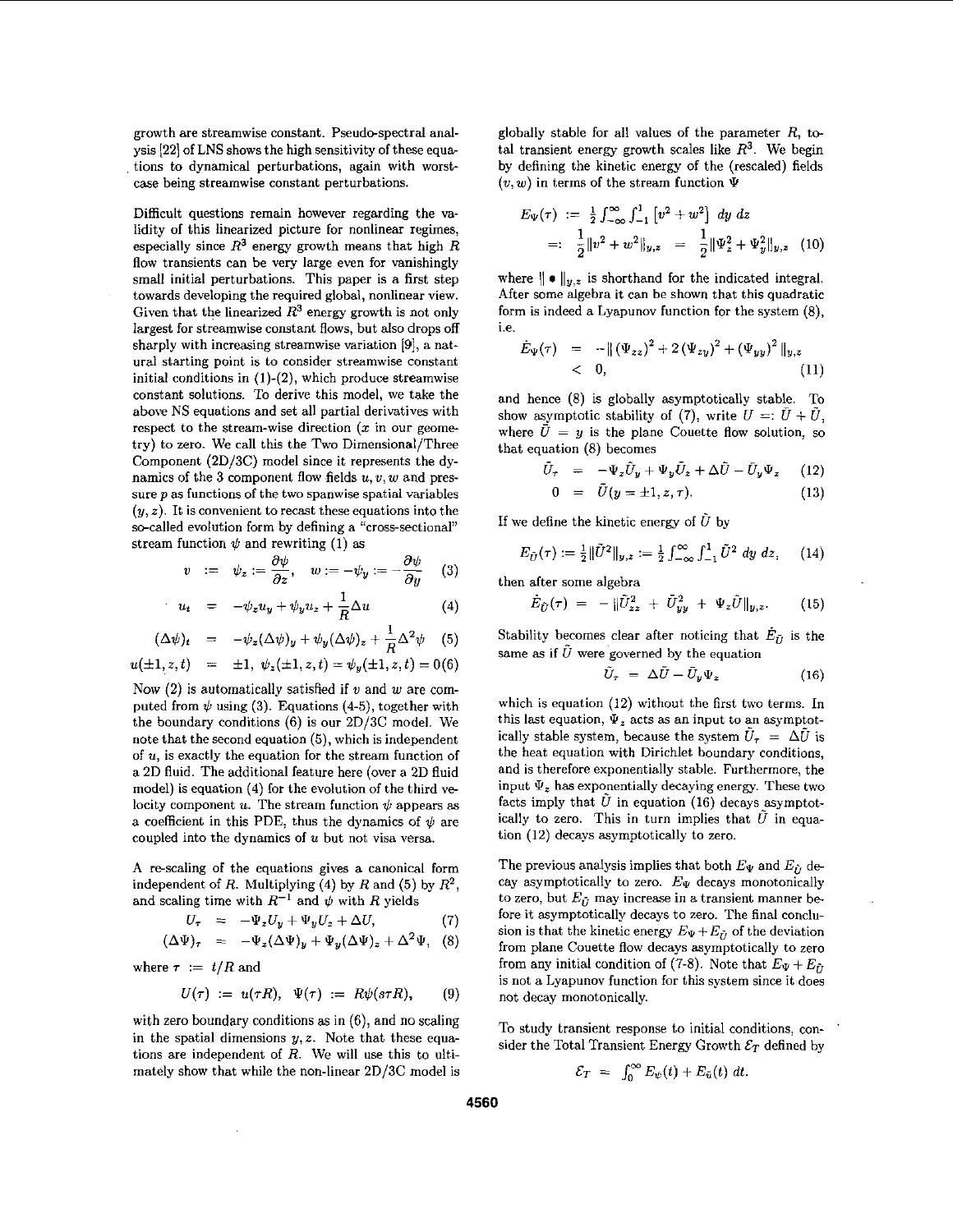where we define  $\tilde{u}(y, z, t) = u(y, z, t) - \bar{U}$  (the perturbation dependent on *R*) and  $E_{\psi}(t)$  and  $E_{\tilde{n}}(t)$  in an analogous manner to (10) and (14). Clearly,  $\mathcal{E}_T$  is a functional on the initial states of the system  $(4-5)$ , i.e.  $\mathcal{E}_T(\psi(0), u(0))$ , and it describes an integral measure of the perturbation trajectory excursion given an initial condition perturbation. The following are immediate consequences of (9)

$$
E_{\tilde{U}}(0) = E_{\tilde{u}}(0), \qquad \int_0^\infty E_{\tilde{u}}(t)dt = R \int_0^\infty E_{\tilde{U}}(\tau) d\tau,
$$
  

$$
E_{\psi}(0) = \frac{1}{R^2} E_{\Psi}(0), \qquad \int_0^\infty E_{\psi}(t)dt = \frac{1}{R} \int_0^\infty E_{\Psi}(\tau) d\tau.
$$

Furthermore, since the energy relations between  $\Psi$  and  $\overline{U}$  are captured by (16), we have that

$$
\int_0^\infty E_{\bar{U}}(\tau)d\tau = k_c \int_0^\infty E_{\Psi}(\tau)d\tau,
$$

where  $k_c$  is the square of the gain of the linear mapping between  $\Psi$  and  $\hat{U}$  in (16). This gain is non-zero due to the presence of nominal shear  $\bar{U}_y \neq 0$ . Using the definition of  $\mathcal{E}_T$  and the relations above, we compute

$$
\mathcal{E}_T = R \int_0^\infty E_{\tilde{U}}(\tau) d\tau + \frac{1}{R} \int_0^\infty E_{\Psi}(\tau) d\tau
$$
  
=  $(k_c R + \frac{1}{R}) \int_0^\infty E_{\Psi}(\tau) d\tau.$ 

To compare this with the initial state's energy, we assume that  $\tilde{u}(0) = 0$ , and compute

$$
\frac{\mathcal{E}_T}{E_{\psi}(0)} = \frac{\mathcal{E}_T}{(E_{\Psi}(0)/R^2)} = R^2 \frac{\mathcal{E}_T}{E_{\Psi}(0)}
$$

$$
= (k_c R^3 + R) \frac{\int_0^\infty E_{\Psi}(\tau) d\tau}{E_{\Psi}(0)},
$$

and note that the last fraction is independent of *R* since it involves  $\Psi(\tau)$ , which represents the dynamics evaluated at  $R = 1$ . In particular, this last computation shows that the ratio between  $\mathcal{E}_T$  and initial state energy scales like  $R<sup>3</sup>$ . This happens for initial states for which  $\psi(0) \neq 0$ , but  $\tilde{u}(0) = 0$ . Note that the  $R^3$  term is due to the subsequent growth in the energy of the  $\tilde{u}$  term, while the corresponding growth in the  $\psi$  term scales like *R.* More importantly,  $R^3$  growth occurs when  $k_c \neq 0$ , which is the gain of the system (16) that represents the coupling from normal and spanwise velocity perturbations to streamwise velocity perturbations. It occurs due to the presence of the background shear  $\bar{U}_v$ . Roughly speaking, the  $R^3$  growth is a combination of time dilation by *R*, and magnitude growth of  $\tilde{u}^2 \propto R^2$ .

We summarize our results in the following theorem, for which the above argument is the sketch of a proof.

Theorem 1 *Consider the 2D/3C model* (4-5)

1. Plane Couette flow  $\bar{U} = y$  is globally asymptoti*cally stable for all Reynolds numbers R.* 

2. For initial conditions  $(\tilde{u}(0) = 0, \psi(0) \neq 0)$ 

$$
\mathcal{E}_T = k \left( k_c R^3 + R \right) E_{\psi}(0) \tag{17}
$$

*for some k which is independent of R.* 

That the 2D /3C model is *globally* stable at all Reynolds numbers partially explains the difficulties that researchers have encountered in trying to discover bifurcation transition routes to turbulence in 3D plane Couette flow. Our second result that total perturbation energy growth scales like  $R^3$  in the non-linear  $2D/3C$ model further suggests that bifurcation transitions may not be required. \Vhile we have thus obtained striking and encouraging confirmation in our nonlinear 2D/3C model of the observations made using the linearized 3D /3C CLNS model, much more work is .needed to complete a global nonlinear 3D/3C picture of transition and turbulence. An obvious next step is to understand how the large transient 2D/3C solutions evolve when perturbed away from their streamwise constant solutions within the full 3D/3C NS equations.

## 3 Remarks

Perhaps most importantly, the above results motivate the argument that to understand transition and turbulence in plane Couette flow, it is necessary to include an explicit uncertainty analysis. \Vhile we have focused on initial condition perturbations, the 2D/3C model will have extreme sensitivities to external excitation and unmodeled dynamics as well. These can be thought of as forces that are external to the exact NS equations, and could arise from such things as thermal fluctuations, free stream disturbances, wall roughness, wall vibrations, and non-newtonian effects. \Ve reviewed briefly how this uncertainty analysis can be performed on linearized versions of this model, and how this analysis leads to stream-wise vortices and streaks as the robustly dominant flow structures at high Reynolds numbers. Simulation has so far been *our* only tool to confirm these observations in the nonlinear 2D/3C model. Further quantification of the sensitivity of the non-linear 2D/3C model to unmodeled dynamics and external noise requires more technical machinery from robust control theory. These problems, as well as new experimental studies of the details of transitional flows, is the subject of current work /9, 12, 13).

The globally stable but extremely sensitive high *R*  flows studied here perfectly illustrate the "robust, yet fragile" characteristic of Highly Optimized Tolerance (HOT), which arises in general when deliberate robust design aims for a specific level of tolerance to uncertainty. In [8, 17], the role of design in producing high yield percolation lattices was studied. Random lattices have low yield which is maximized at criticality,